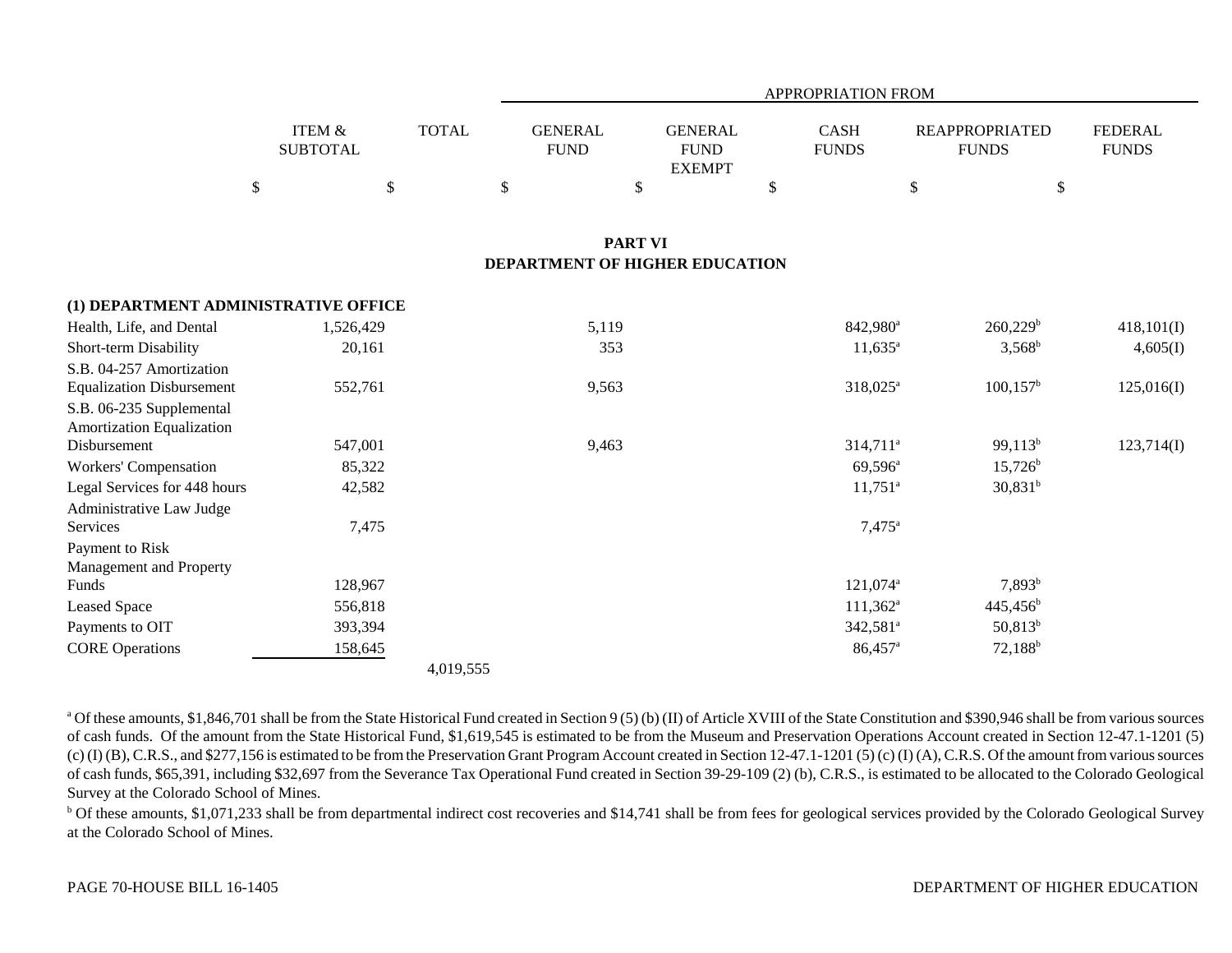|                    |                                             | <b>APPROPRIATION FROM</b> |                               |                                                |                                       |                                       |                                |  |  |  |
|--------------------|---------------------------------------------|---------------------------|-------------------------------|------------------------------------------------|---------------------------------------|---------------------------------------|--------------------------------|--|--|--|
|                    | ITEM &<br><b>SUBTOTAL</b>                   | <b>TOTAL</b>              | <b>GENERAL</b><br><b>FUND</b> | <b>GENERAL</b><br><b>FUND</b><br><b>EXEMPT</b> | <b>CASH</b><br><b>FUNDS</b>           | <b>REAPPROPRIATED</b><br><b>FUNDS</b> | <b>FEDERAL</b><br><b>FUNDS</b> |  |  |  |
|                    | \$                                          | \$                        | \$                            | \$                                             | ¢<br>D                                | \$<br>Φ                               |                                |  |  |  |
|                    |                                             |                           |                               |                                                |                                       |                                       |                                |  |  |  |
| (A) Administration | (2) COLORADO COMMISSION ON HIGHER EDUCATION |                           |                               |                                                |                                       |                                       |                                |  |  |  |
| Administration     | 3,264,440                                   |                           |                               |                                                | $247,469$ <sup>a</sup><br>$(0.4$ FTE) | $3,016,971^b$<br>$(29.6$ FTE)         |                                |  |  |  |

<sup>a</sup> Of this amount, \$149,545 shall be from private college and university fees paid pursuant to Section 23-1-125 (5), C.R.S., and Section 23-2-104.5, C.R.S., and \$97,924 shall be from statewide indirect cost recoveries from CollegeInvest and College Assist.

<sup>b</sup> Of this amount, \$1,425,780 shall be from statewide indirect cost recoveries, \$1,286,011 shall be from departmental indirect cost recoveries, \$200,000 shall be transferred from the Department of Labor and Employment from the Workforce Development Council line item appropriation in the Division of Employment and Training for website services provided by the College in Colorado program, and \$105,180 shall be transferred from the Department of Education from the Preschool to Postsecondary Education Alignment line item in the Management and Administration section for assistance in aligning public education with postsecondary and workforce readiness standards.

| (B) Division of Private     |         |                      |
|-----------------------------|---------|----------------------|
| <b>Occupational Schools</b> | 656.642 | 656.642 <sup>a</sup> |
|                             |         | $(7.8$ FTE)          |

<sup>a</sup> This amount shall be from the Private Occupational Schools Fund created in Section 12-59-116 (I), C.R.S.

| (C) Special Purpose          |           |                          |                      |
|------------------------------|-----------|--------------------------|----------------------|
| Western Interstate           |           |                          |                      |
| Commission for Higher        |           |                          |                      |
| Education (WICHE)            | 145,000   |                          | $145,000^a$          |
| WICHE - Optometry            | 399,000   |                          | 399,000 <sup>a</sup> |
| Distribution to Higher       |           |                          |                      |
| <b>Education Competitive</b> |           |                          |                      |
| <b>Research Authority</b>    | 2,800,000 | $2,800,000$ <sup>b</sup> |                      |
| Veterinary School Program    |           |                          |                      |
| Needs                        | 285,000   | 133,950 <sup>c</sup>     | $151,050^{\rm a}$    |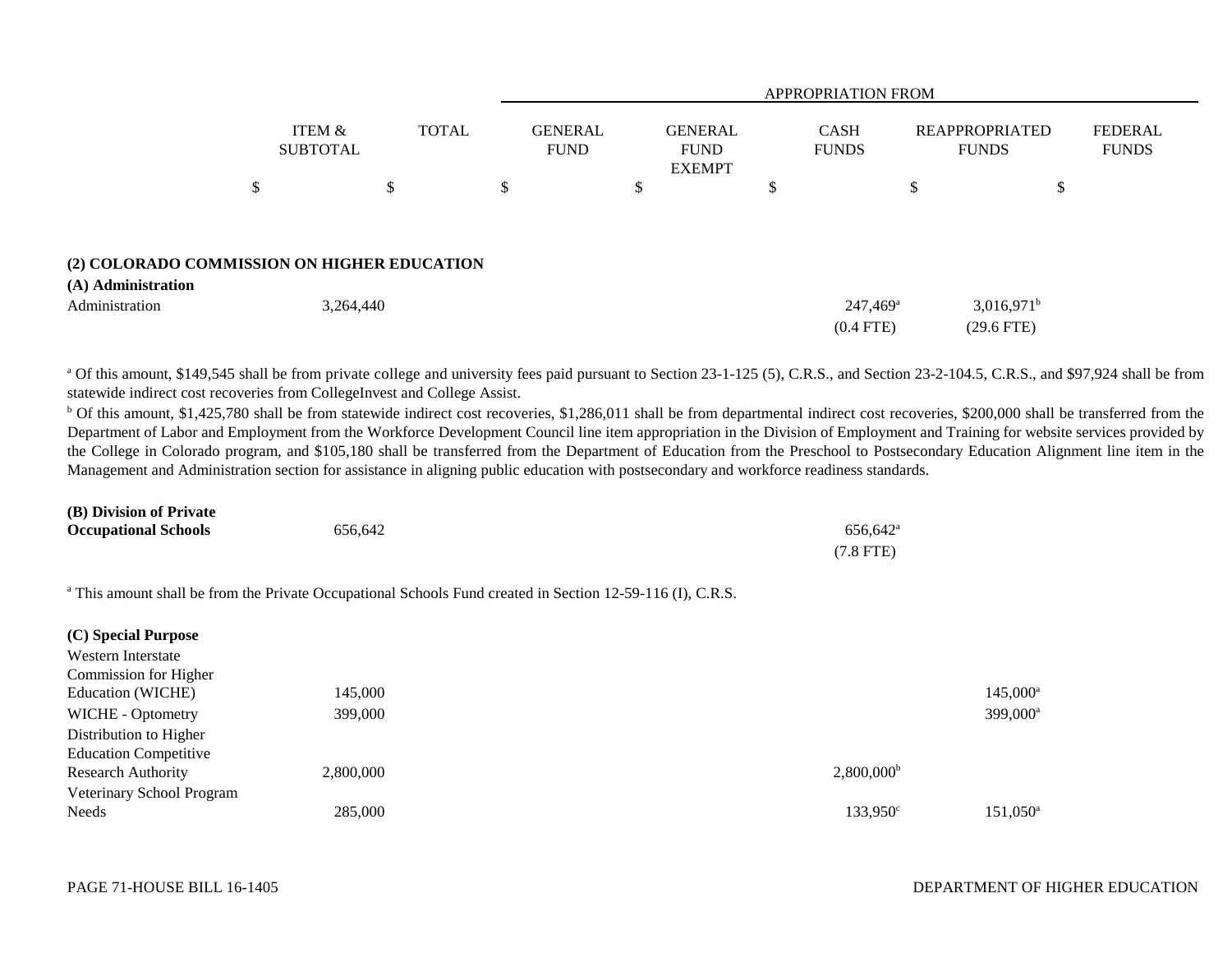|                                                                     |                                            |              |                                       |                                                      | APPROPRIATION FROM                |                                                               |                                |
|---------------------------------------------------------------------|--------------------------------------------|--------------|---------------------------------------|------------------------------------------------------|-----------------------------------|---------------------------------------------------------------|--------------------------------|
| $\boldsymbol{\mathsf{S}}$                                           | <b>ITEM &amp;</b><br><b>SUBTOTAL</b><br>\$ | <b>TOTAL</b> | <b>GENERAL</b><br><b>FUND</b><br>$\$$ | <b>GENERAL</b><br><b>FUND</b><br><b>EXEMPT</b><br>\$ | <b>CASH</b><br><b>FUNDS</b><br>\$ | <b>REAPPROPRIATED</b><br><b>FUNDS</b><br>$\$$<br>$\mathbb{S}$ | <b>FEDERAL</b><br><b>FUNDS</b> |
| Colorado Geological Survey<br>at the Colorado School of             |                                            |              |                                       |                                                      |                                   |                                                               |                                |
| Mines                                                               | 2,243,363                                  |              | 413,829                               |                                                      | $1,486,289$ <sup>d</sup>          | $50,592(I)^e$                                                 | 292,653(I)                     |
|                                                                     | $(15.5$ FTE)                               |              |                                       |                                                      |                                   |                                                               |                                |
| <b>GEAR UP</b>                                                      | 5,000,000                                  |              |                                       |                                                      |                                   |                                                               | 5,000,000(I)                   |
|                                                                     |                                            |              |                                       |                                                      |                                   |                                                               | $(39.1$ FTE)                   |
| Prosecution Fellowship<br>Program                                   | 356,496                                    |              | 356,496                               |                                                      |                                   |                                                               |                                |
| University of Colorado,                                             |                                            |              |                                       |                                                      |                                   |                                                               |                                |
| Lease Purchase of Academic                                          |                                            |              |                                       |                                                      |                                   |                                                               |                                |
| <b>Facilities at Fitzsimons</b>                                     | 14,255,211                                 |              | 7,249,326f                            |                                                      | 7,005,885 <sup>g</sup>            |                                                               |                                |
| <b>Higher Education Federal</b><br><b>Mineral Lease Revenues</b>    |                                            |              |                                       |                                                      |                                   |                                                               |                                |
| Fund                                                                | 12, 125, 175                               |              | $12,125,175$ <sup>f</sup>             |                                                      |                                   |                                                               |                                |
| Lease Purchase of Academic<br><b>Facilities Pursuant to Section</b> |                                            |              |                                       |                                                      |                                   |                                                               |                                |
| 23-19.9-102, C.R.S.                                                 | 17,775,175                                 |              |                                       |                                                      | $5,650,000$ <sup>h</sup>          | $12,125,175$ <sup>i</sup>                                     |                                |
| Tuition/Enrollment                                                  |                                            |              |                                       |                                                      |                                   |                                                               |                                |
| Contingency <sup>20</sup>                                           | 60,000,000                                 |              |                                       |                                                      | 60,000,000                        |                                                               |                                |
|                                                                     | 115,384,420                                |              |                                       |                                                      |                                   |                                                               |                                |

## 119,305,502

<sup>a</sup> These amounts shall be from departmental indirect cost recoveries.

<sup>b</sup> This amount shall be from the Innovative Higher Education Research Fund created in Section 23-19.7-104 (1), C.R.S., from limited gaming revenue deposited to the Fund pursuant to Section 12-47.1-701 (2) (a) (IV), C.R.S., and amounts deposited to the Fund in prior years.

c This amount shall be from the Western Interstate Commission on Higher Education.

<sup>d</sup> Of this amount, \$1,346,975 shall be from the Severance Tax Operational Fund created in Section 39-29-109 (2) (b), C.R.S., pursuant to Section 39-29-109.3 (1) (b), C.R.S., and \$139,314(I) shall be from fees for geological services.

e This amount shall be from fees for geological services received from other state agencies.

f These amounts are excluded from the calculation of the required General Fund reserve, pursuant to Section 24-75-201.1 (2) (b), C.R.S.

## DEPARTMENT OF HIGHER EDUCATION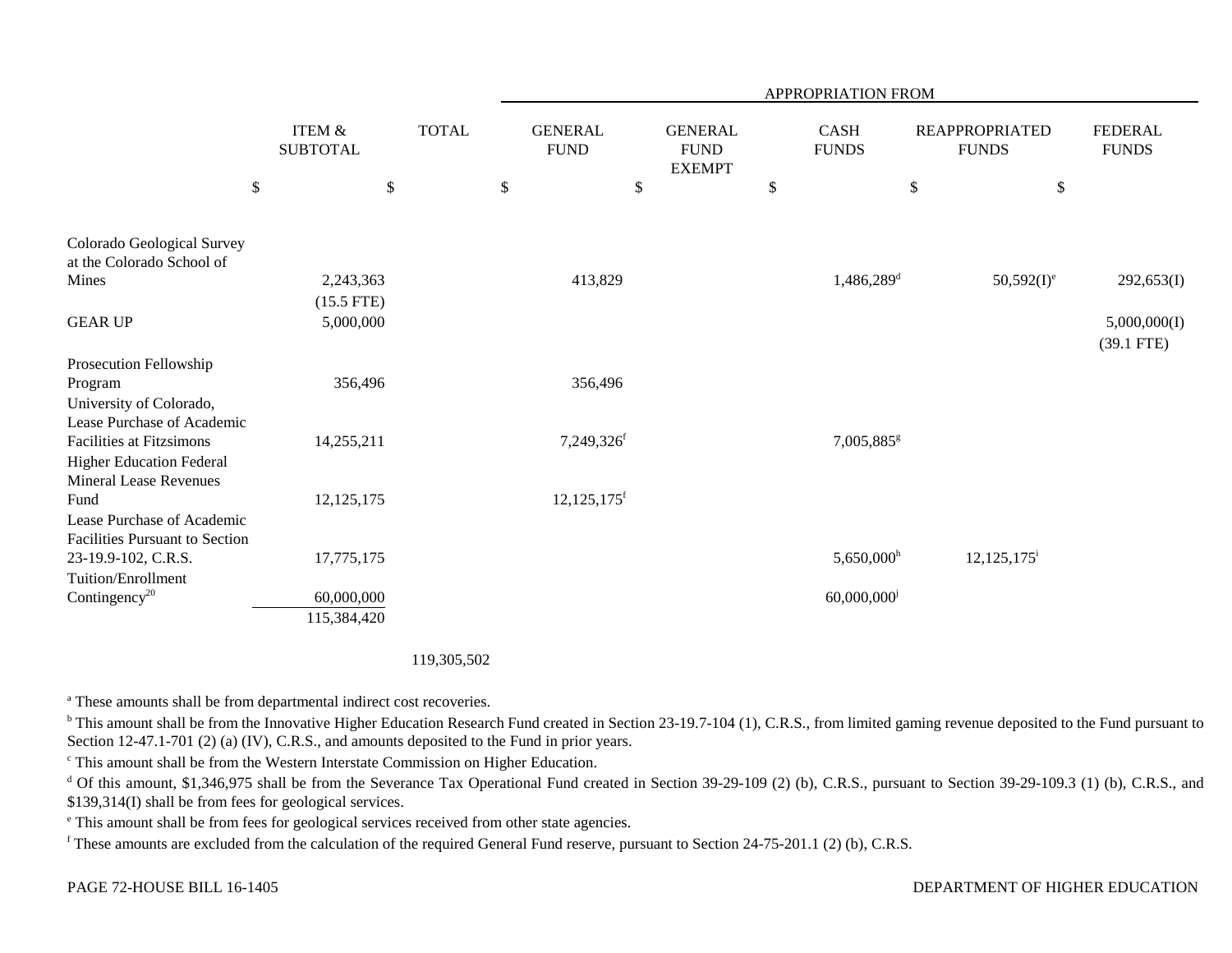|                   |              | APPROPRIATION FROM |                              |              |                       |                |  |  |  |  |  |
|-------------------|--------------|--------------------|------------------------------|--------------|-----------------------|----------------|--|--|--|--|--|
| <b>ITEM &amp;</b> | <b>TOTAL</b> | <b>GENERAL</b>     | <b>GENERAL</b>               | <b>CASH</b>  | <b>REAPPROPRIATED</b> | <b>FEDERAL</b> |  |  |  |  |  |
| <b>SUBTOTAL</b>   |              | <b>FUND</b>        | <b>FUND</b><br><b>EXEMPT</b> | <b>FUNDS</b> | <b>FUNDS</b>          | <b>FUNDS</b>   |  |  |  |  |  |
| \$                |              |                    |                              |              |                       |                |  |  |  |  |  |

<sup>g</sup> This amount shall be from the University of Colorado Health Sciences Center at Fitzsimons Trust Fund created in Section 23-20-136 (3) (a), C.R.S.

h This amount shall be from the Higher Education Federal Mineral Lease Revenues Fund created in Section 23-19.9-102 (1) (a), C.R.S.

<sup>i</sup> This amount shall be from the Higher Education Federal Mineral Lease Revenues Fund created in Section 23-19.9-102 (1) (a), C.R.S. The reappropriated funds reflect General Fund appropriated to the Higher Education Federal Mineral Lease Revenues Fund line item in this subsection.

<sup>j</sup> This amount shall be from tuition revenue from the governing boards, in addition to what is appropriated to the governing boards. This spending authority may be transferred to the governing boards.

#### **(3) COLORADO COMMISSION ON HIGHER EDUCATION FINANCIAL AID**

| (A) Need Based Grants                                                                                                                                                                              | 124,570,732 | 9,688,067 | 114,796,702 <sup>a</sup> | $85,963^b$ |
|----------------------------------------------------------------------------------------------------------------------------------------------------------------------------------------------------|-------------|-----------|--------------------------|------------|
| <sup>a</sup> This amount shall be from the General Fund Exempt Account created in Section 24-77-103.6 (2), C.R.S.<br><sup>b</sup> This amount shall be from departmental indirect cost recoveries. |             |           |                          |            |
| (B) Work Study <sup>21</sup>                                                                                                                                                                       | 21,432,328  | 5,000,000 | 16,432,328 <sup>a</sup>  |            |
| <sup>a</sup> This amount shall be from the General Fund Exempt Account created in Section 24-77-103.6 (2), C.R.S.                                                                                  |             |           |                          |            |
| (C) Merit Based Grants                                                                                                                                                                             | 5,000,000   | 5,000,000 |                          |            |
| <sup>a</sup> This amount shall be from the General Fund Exempt Account created in Section 24-77-103.6 (2), C.R.S.                                                                                  |             |           |                          |            |
| (D) Special Purpose                                                                                                                                                                                |             |           |                          |            |
| Veterans'/Law Enforcement/                                                                                                                                                                         |             |           |                          |            |
| <b>POW Tuition Assistance</b>                                                                                                                                                                      | 672,000     | 672,000   |                          |            |
| <b>National Guard Tuition</b>                                                                                                                                                                      |             |           |                          |            |
| Assistance Fund                                                                                                                                                                                    | 800,000     | 800,000   |                          |            |
| Native American                                                                                                                                                                                    |             |           |                          |            |
| <b>Students/Fort Lewis College</b>                                                                                                                                                                 | 17,364,248  | 2,522,267 | 14,841,981 <sup>a</sup>  |            |
| Colorado Opportunity                                                                                                                                                                               |             |           |                          |            |
| Scholarship Initiative Fund                                                                                                                                                                        | 5,000,000   | 5,000,000 |                          |            |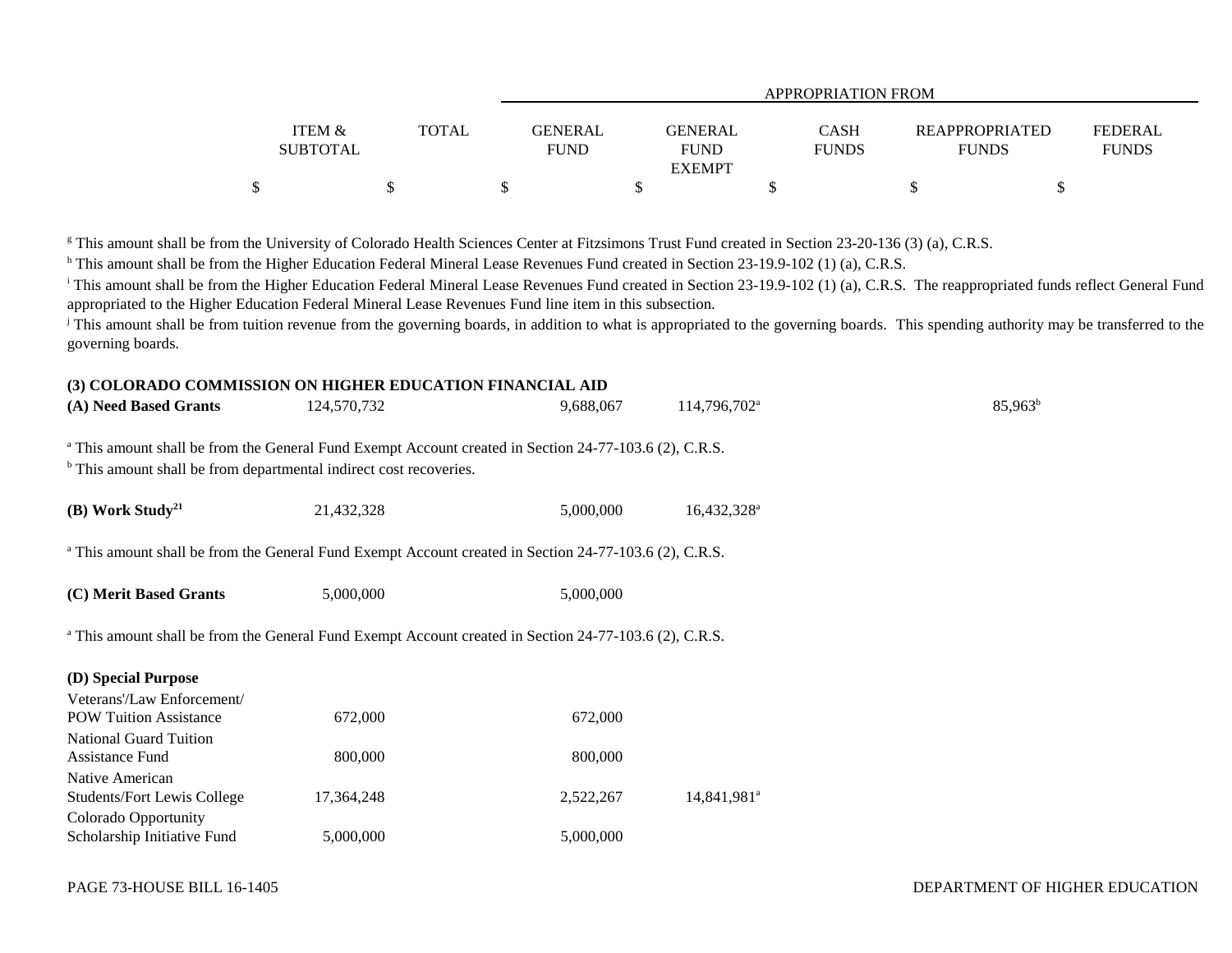|                                                                                                |                           | <b>APPROPRIATION FROM</b> |                               |                                                |                             |                                |                         |  |
|------------------------------------------------------------------------------------------------|---------------------------|---------------------------|-------------------------------|------------------------------------------------|-----------------------------|--------------------------------|-------------------------|--|
|                                                                                                | ITEM &<br><b>SUBTOTAL</b> | <b>TOTAL</b>              | <b>GENERAL</b><br><b>FUND</b> | <b>GENERAL</b><br><b>FUND</b><br><b>EXEMPT</b> | <b>CASH</b><br><b>FUNDS</b> | REAPPROPRIATED<br><b>FUNDS</b> | FEDERAL<br><b>FUNDS</b> |  |
|                                                                                                | \$                        | \$                        | ъ                             | \$                                             | \$                          | \$                             | \$                      |  |
| <b>Tuition Assistance for Career</b><br>and Technical Education<br><b>Certificate Programs</b> | 450,000<br>24,286,248     |                           | 450,000                       |                                                |                             |                                |                         |  |

<sup>a</sup> This amount shall be from the General Fund Exempt Account created in Section 24-77-103.6 (2), C.R.S.

175,289,308

#### **(4) COLLEGE OPPORTUNITY FUND PROGRAM**

# **(A) Stipends** Stipends for an estimated 128,606 eligible full-time equivalent students at \$2,250 per 30 credit hours 289,362,877 Stipends for an estimated 1,283 eligible full-time equivalent students attending participating private institutions at \$1,125 per 30 credit hours 1,443,375 290,806,252<sup>a</sup> 290,806,252<sup>a</sup>

<sup>a</sup> This amount shall be from the General Fund Exempt Account created in Section 24-77-103.6 (2), C.R.S.

# **(B) Fee-for-service Contracts with State Institutions**Fee-for-service Contracts

with State InstitutionsPursuant to Section 23-18-303, C.R.S. 240,810,512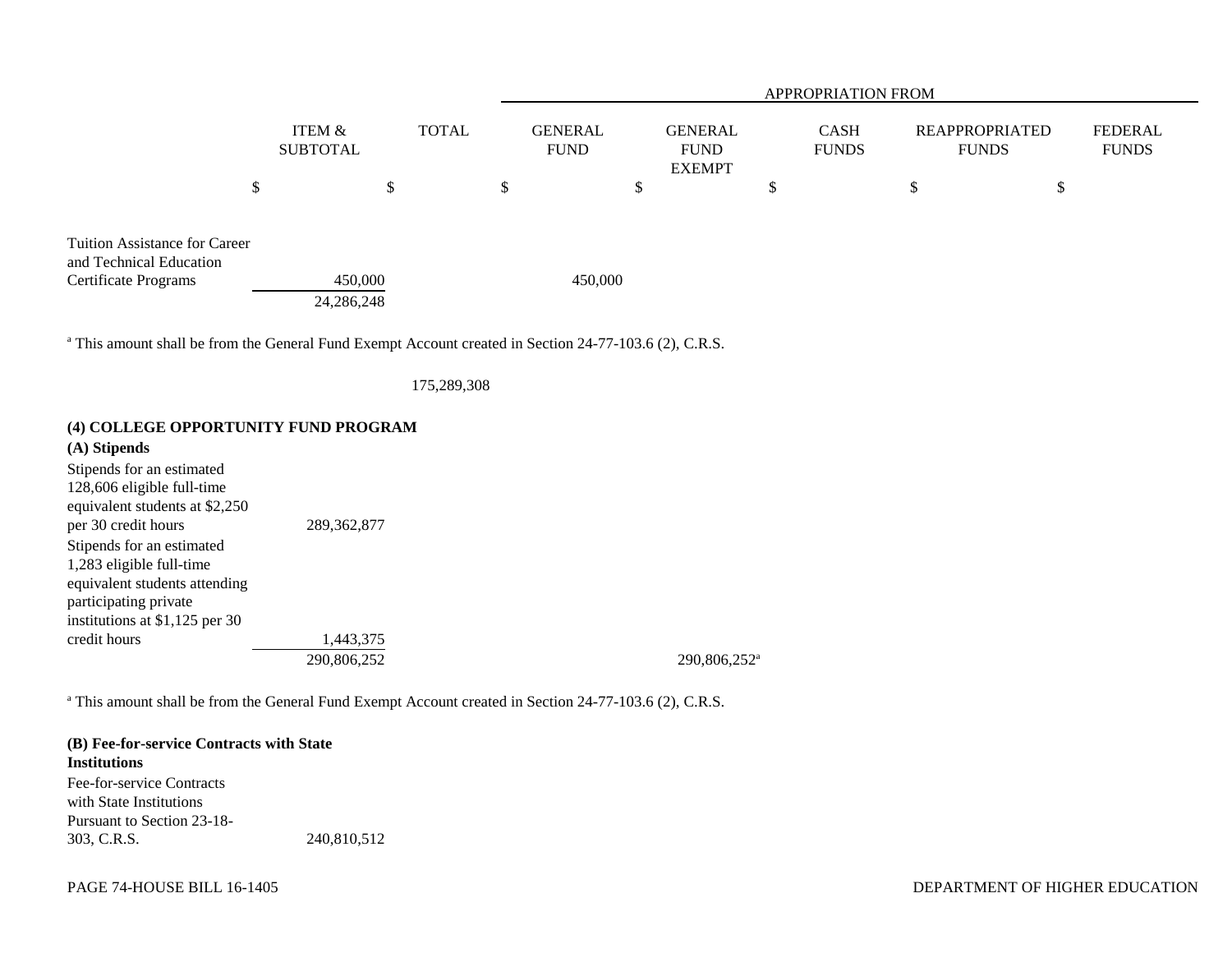|                                                                                                                                                                                                                                                                                   |                                      |                           |      |                               |                           |                                                |      | <b>APPROPRIATION FROM</b>   |                                       |                                |
|-----------------------------------------------------------------------------------------------------------------------------------------------------------------------------------------------------------------------------------------------------------------------------------|--------------------------------------|---------------------------|------|-------------------------------|---------------------------|------------------------------------------------|------|-----------------------------|---------------------------------------|--------------------------------|
|                                                                                                                                                                                                                                                                                   | <b>ITEM &amp;</b><br><b>SUBTOTAL</b> | <b>TOTAL</b>              |      | <b>GENERAL</b><br><b>FUND</b> |                           | <b>GENERAL</b><br><b>FUND</b><br><b>EXEMPT</b> |      | <b>CASH</b><br><b>FUNDS</b> | <b>REAPPROPRIATED</b><br><b>FUNDS</b> | <b>FEDERAL</b><br><b>FUNDS</b> |
|                                                                                                                                                                                                                                                                                   | $\boldsymbol{\mathsf{S}}$            | $\boldsymbol{\mathsf{S}}$ | $\$$ |                               | $\boldsymbol{\mathsf{S}}$ |                                                | $\$$ |                             | \$<br>$\$$                            |                                |
| Fee-for-service Contracts<br>with State Institutions for<br><b>Specialty Education</b><br>Programs<br>Limited Purpose Fee-for-                                                                                                                                                    | 116,411,292                          |                           |      |                               |                           |                                                |      |                             |                                       |                                |
| Service Contracts with State<br>Institutions                                                                                                                                                                                                                                      | 86,960<br>357,308,764                |                           |      | 1,228,197                     |                           | 356,080,567 <sup>a</sup>                       |      |                             |                                       |                                |
|                                                                                                                                                                                                                                                                                   |                                      | 648,115,016               |      |                               |                           |                                                |      |                             |                                       |                                |
| <sup>a</sup> This amount shall be from the General Fund Exempt Account created in Section 24-77-103.6 (2), C.R.S.                                                                                                                                                                 |                                      |                           |      |                               |                           |                                                |      |                             |                                       |                                |
| (5) GOVERNING BOARDS<br>(A) Trustees of Adams<br>State University <sup>22</sup>                                                                                                                                                                                                   | 40,723,138<br>$(331.6$ FTE)          |                           |      |                               |                           |                                                |      | 26,646,778 <sup>a</sup>     | $14,076,360^{\rm b}$                  |                                |
| a Of this amount, \$20,056,050 shall be from the students' share of tuition, \$6,569,160(I) shall be from mandatory fees, and \$21,568(I) represents an estimate of limited gaming tax revenues<br>that will be distributed pursuant to Section 12-47.1-701.5 (3) (c) (I), C.R.S. |                                      |                           |      |                               |                           |                                                |      |                             |                                       |                                |
| <sup>b</sup> This amount shall be from General Fund appropriated to the College Opportunity Fund Program in this department, including \$2,890,626 for student stipend payments and \$11,185,734<br>for fee-for-service contracts pursuant to Section 23-18-303, C.R.S.           |                                      |                           |      |                               |                           |                                                |      |                             |                                       |                                |
| (B) Trustees of Colorado<br>Mesa University <sup>23</sup>                                                                                                                                                                                                                         | 97,559,817<br>$(705.8$ FTE)          |                           |      |                               |                           |                                                |      | 73,279,088 <sup>a</sup>     | $24,280,729$ <sup>b</sup>             |                                |

<sup>a</sup> Of this amount, \$66,827,458 shall be from the students' share of tuition, \$6,094,986(I) shall be from mandatory fees, and \$356,644(I) represents an estimate of limited gaming tax revenues that will be distributed pursuant to Section 12-47.1-701.5 (3) (c) (I), C.R.S.

<sup>b</sup> This amount shall be from General Fund appropriated to the College Opportunity Fund Program in this department, including \$13,706,155 for student stipend payments and \$10,574,574 for fee-for-service contracts pursuant to Section 23-18-303, C.R.S.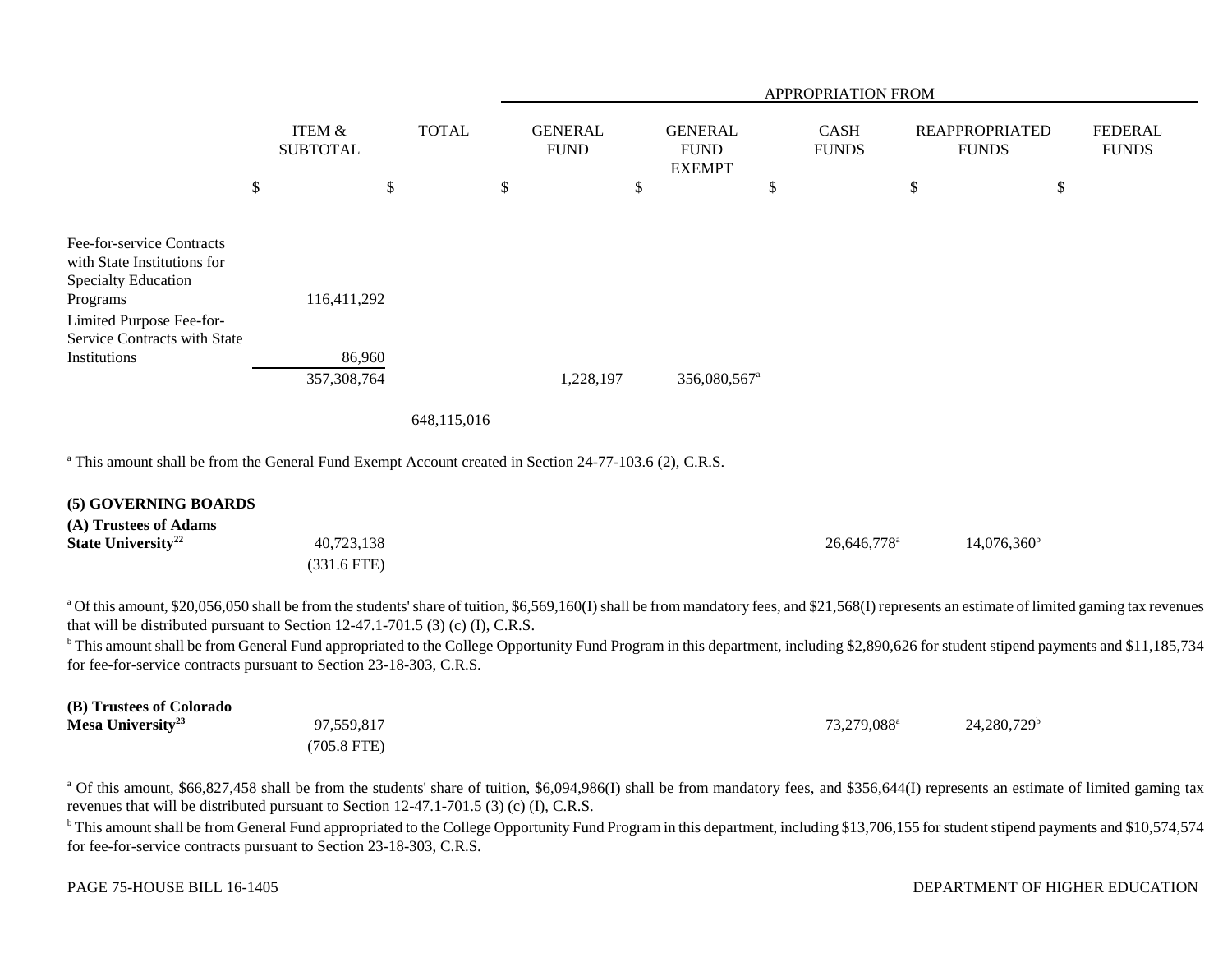|                                                                                                                                                                                                                                                                                                                                                                                                                       |                                |              |                               |                                                | <b>APPROPRIATION FROM</b> |                                       |                                |
|-----------------------------------------------------------------------------------------------------------------------------------------------------------------------------------------------------------------------------------------------------------------------------------------------------------------------------------------------------------------------------------------------------------------------|--------------------------------|--------------|-------------------------------|------------------------------------------------|---------------------------|---------------------------------------|--------------------------------|
|                                                                                                                                                                                                                                                                                                                                                                                                                       | ITEM &<br><b>SUBTOTAL</b>      | <b>TOTAL</b> | <b>GENERAL</b><br><b>FUND</b> | <b>GENERAL</b><br><b>FUND</b><br><b>EXEMPT</b> | CASH<br><b>FUNDS</b>      | <b>REAPPROPRIATED</b><br><b>FUNDS</b> | <b>FEDERAL</b><br><b>FUNDS</b> |
|                                                                                                                                                                                                                                                                                                                                                                                                                       | \$                             | $\$$         | \$<br>\$                      |                                                | \$                        | \$<br>$\boldsymbol{\mathsf{S}}$       |                                |
| (C) Trustees of<br><b>Metropolitan State</b><br>University of Denver <sup>24</sup>                                                                                                                                                                                                                                                                                                                                    | 172,582,069<br>$(1,453.2$ FTE) |              |                               |                                                | 121,167,068 <sup>a</sup>  | $51,415,001^b$                        |                                |
| <sup>a</sup> Of this amount, \$105,524,167 shall be from the students' share of tuition and \$15,642,901(I) shall be from mandatory fees.<br><sup>b</sup> This amount shall be from General Fund appropriated to the College Opportunity Fund Program in this department, including \$32,248,782 for student stipend payments and \$19,166,219<br>for fee-for-service contracts pursuant to Section 23-18-303, C.R.S. |                                |              |                               |                                                |                           |                                       |                                |
| (D) Trustees of Western<br><b>State Colorado</b><br>University <sup>25</sup>                                                                                                                                                                                                                                                                                                                                          | 34,543,650<br>$(248.1$ FTE)    |              |                               |                                                | 23,008,723 <sup>a</sup>   | $11,534,927^b$                        |                                |
| <sup>a</sup> Of this amount, \$17,874,830 shall be from the student's share of tuition and \$5,133,893(I) shall be from mandatory fees.<br><sup>b</sup> This amount shall be from General Fund appropriated to the College Opportunity Fund Program in this department, including \$2,967,276 for student stipend payments and \$8,567,651<br>for fee-for-service contracts pursuant to Section 23-18-303, C.R.S.     |                                |              |                               |                                                |                           |                                       |                                |
| (E) Board of Governors of<br>the Colorado State<br>University System <sup>26</sup>                                                                                                                                                                                                                                                                                                                                    | 619,485,003<br>$(4,856.2$ FTE) |              |                               |                                                | 484,966,696 <sup>a</sup>  | 134,518,307 <sup>b</sup>              |                                |
| <sup>a</sup> Of this amount, \$417,008,560 shall be from the students' share of tuition and \$67,958,136(I) shall be from mandatory fees.                                                                                                                                                                                                                                                                             |                                |              |                               |                                                |                           |                                       |                                |

<sup>b</sup> This amount shall be from General Fund appropriated to the College Opportunity Fund Program in this department, including \$43,047,716 for student stipend payments, \$37,656,220 for fee-for-service contracts pursuant to Section 23-18-303, C.R.S., and \$53,814,371 for fee-for-service contracts for specialty education programs.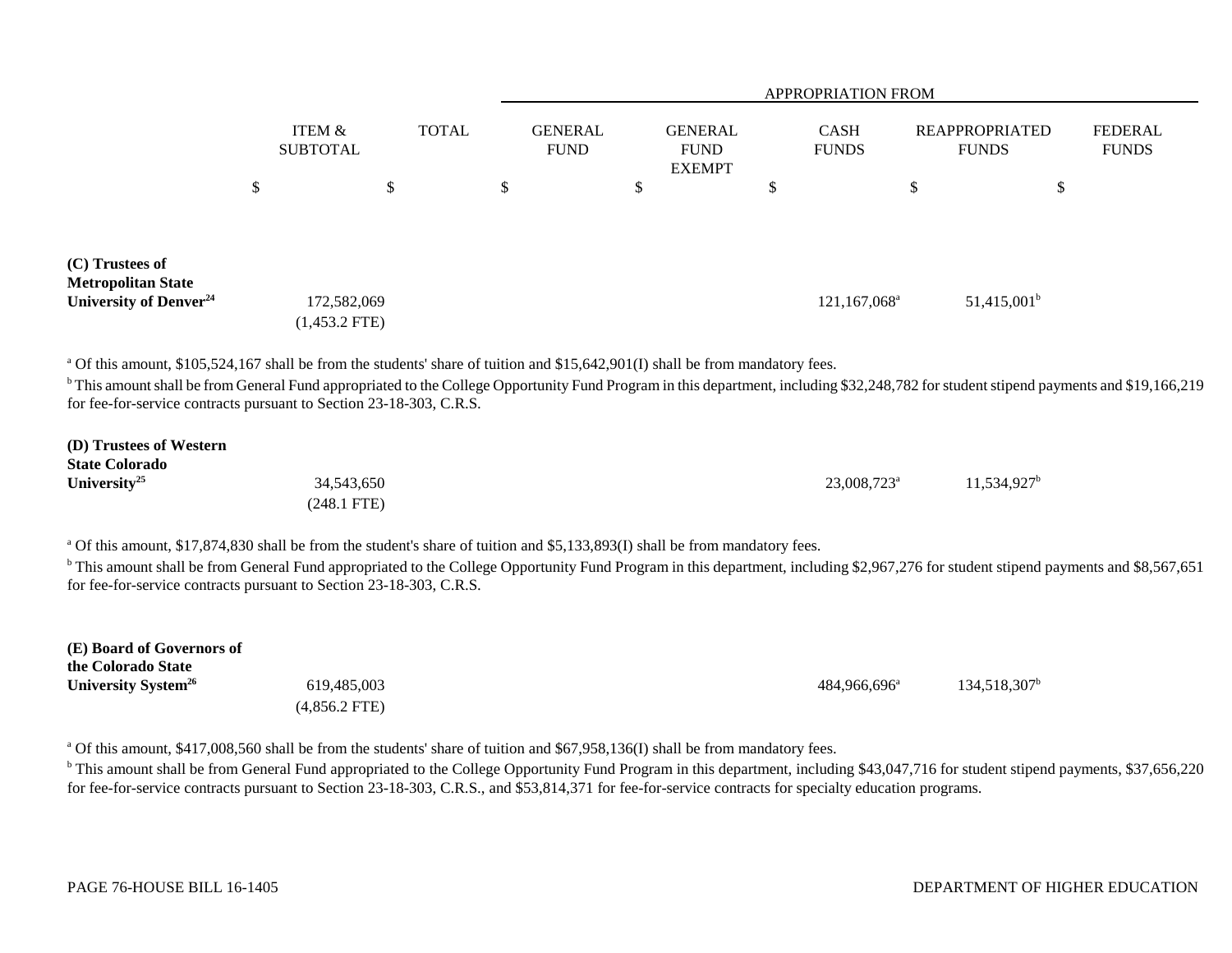|                                                                                                                                                                                                                                                                                                                                                                                                                                                                                                                                                                                                                                                                                              |                                  |              |                               |               |                                                | <b>APPROPRIATION FROM</b>      |        |                                       |                                |
|----------------------------------------------------------------------------------------------------------------------------------------------------------------------------------------------------------------------------------------------------------------------------------------------------------------------------------------------------------------------------------------------------------------------------------------------------------------------------------------------------------------------------------------------------------------------------------------------------------------------------------------------------------------------------------------------|----------------------------------|--------------|-------------------------------|---------------|------------------------------------------------|--------------------------------|--------|---------------------------------------|--------------------------------|
|                                                                                                                                                                                                                                                                                                                                                                                                                                                                                                                                                                                                                                                                                              | ITEM &<br><b>SUBTOTAL</b>        | <b>TOTAL</b> | <b>GENERAL</b><br><b>FUND</b> |               | <b>GENERAL</b><br><b>FUND</b><br><b>EXEMPT</b> | <b>CASH</b><br><b>FUNDS</b>    |        | <b>REAPPROPRIATED</b><br><b>FUNDS</b> | <b>FEDERAL</b><br><b>FUNDS</b> |
|                                                                                                                                                                                                                                                                                                                                                                                                                                                                                                                                                                                                                                                                                              | \$                               | \$           | \$                            | $\mathcal{S}$ |                                                | \$                             | $\$\,$ | \$                                    |                                |
| (F) Trustees of Fort Lewis<br>College <sup>27</sup>                                                                                                                                                                                                                                                                                                                                                                                                                                                                                                                                                                                                                                          | 58,111,091<br>$(430.4$ FTE)      |              |                               |               |                                                | 46,629,891 <sup>a</sup>        |        | $11,481,200^b$                        |                                |
| <sup>a</sup> Of this amount, \$40,496,891 shall be from the students' share of tuition and \$6,133,000(I) shall be from mandatory fees.<br><sup>b</sup> This amount shall be from General Fund appropriated to the College Opportunity Fund Program in this department, including \$4,041,098 for student stipend payments and \$7,440,102<br>for fee-for-service contracts pursuant to Section 23-18-303, C.R.S.                                                                                                                                                                                                                                                                            |                                  |              |                               |               |                                                |                                |        |                                       |                                |
| (G) Regents of the<br>University of Colorado <sup>28</sup>                                                                                                                                                                                                                                                                                                                                                                                                                                                                                                                                                                                                                                   | 1,206,559,576<br>$(7,982.3$ FTE) |              |                               |               |                                                | $1,020,126,890^{\circ}$        |        | $186,432,686^b$                       |                                |
| a Of this amount, \$931,319,730 shall be from the students' share of tuition, \$76,454,291(I) shall be from mandatory fees, and \$12,352,869 shall be from the Tobacco Litigation Settlement<br>Moneys Health Education Fund created in Section 24-75-1104.5 (1.5) (a) (I), C.R.S.<br><sup>b</sup> This amount shall be from General Fund appropriated to the College Opportunity Fund Program in this department, including \$62,352,540 for student stipend payments, \$61,483,225<br>for fee-for-service contracts pursuant to Section 23-18-303, C.R.S., and \$62,596,921 for fee-for-service contracts for specialty education programs.                                                |                                  |              |                               |               |                                                |                                |        |                                       |                                |
| (H) Trustees of the<br><b>Colorado School of</b><br>Mines <sup>29</sup>                                                                                                                                                                                                                                                                                                                                                                                                                                                                                                                                                                                                                      | 167,618,512<br>$(896.8$ FTE)     |              |                               |               |                                                | $146,979,462($ I) <sup>a</sup> |        | $20,639,050^{\rm b}$                  |                                |
| a Of this amount, \$133,847,436 shall be from the students' share of tuition and \$13,132,026 shall be from mandatory fees. The cash funds appropriations from tuition and fees are shown<br>for informational purposes only because pursuant to Section 23-41-104.6 (5) (c) (I) (A), C.R.S., the Board of Trustees may establish the resident and nonresident tuition rates for the<br>Colorado School of Mines.<br><sup>b</sup> This amount shall be from General Fund appropriated to the College Opportunity Fund Program in this department, including \$6,194,533 for student stipend payments and \$14,444,517<br>for fee-for-service contracts pursuant to Section 23-18-303, C.R.S. |                                  |              |                               |               |                                                |                                |        |                                       |                                |

| (I) University of Northern |                 |                            |                |
|----------------------------|-----------------|----------------------------|----------------|
| Colorado <sup>30</sup>     | 146,081,024     | $107,042,790$ <sup>a</sup> | $39,038,234^b$ |
|                            | $(1,136.5$ FTE) |                            |                |

### DEPARTMENT OF HIGHER EDUCATION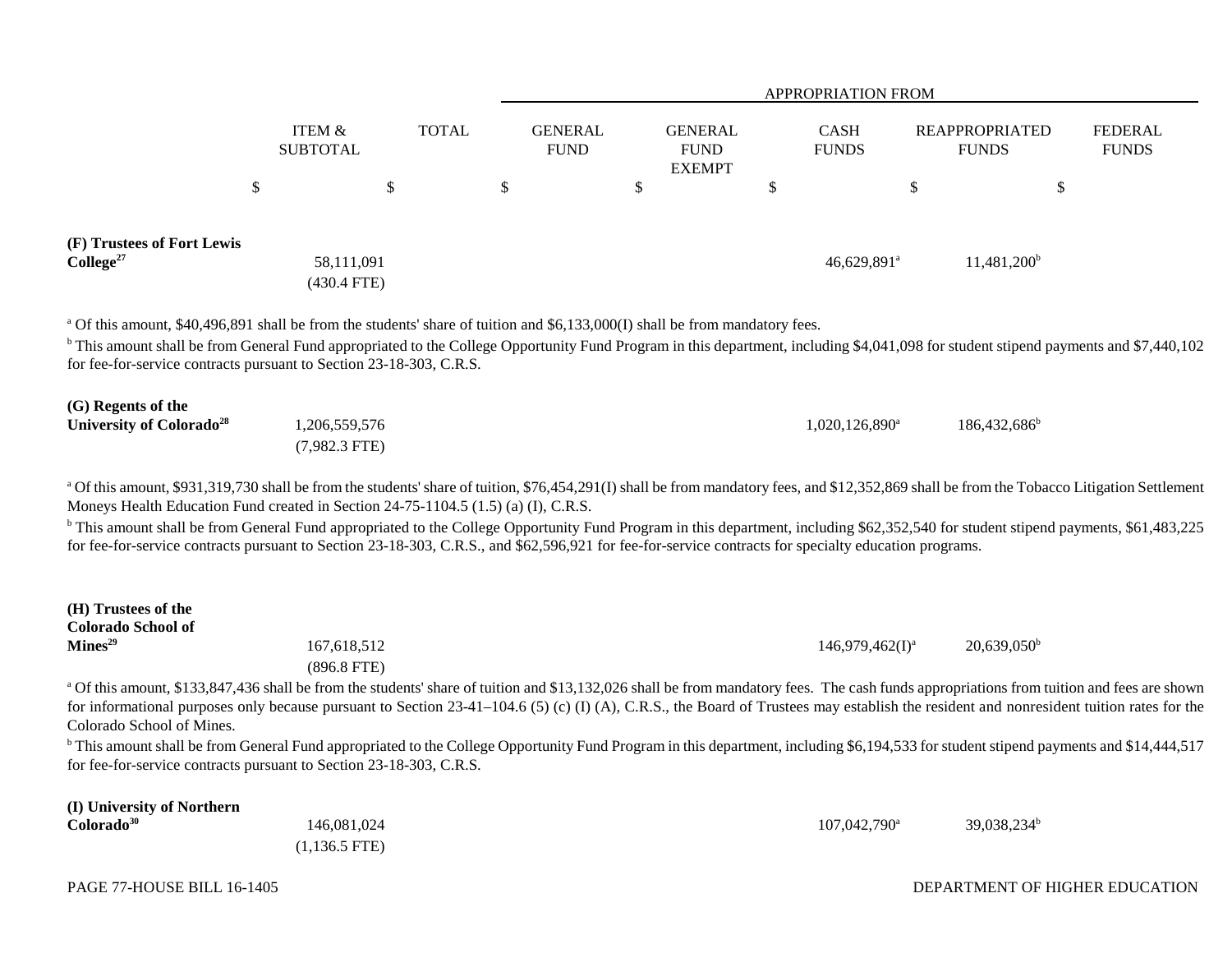|                                      |              | APPROPRIATION FROM                               |                      |                                       |                         |  |  |  |  |  |  |
|--------------------------------------|--------------|--------------------------------------------------|----------------------|---------------------------------------|-------------------------|--|--|--|--|--|--|
| <b>ITEM &amp;</b><br><b>SUBTOTAL</b> | <b>TOTAL</b> | GENERAL<br>GENERAL<br><b>FUND</b><br><b>FUND</b> | CASH<br><b>FUNDS</b> | <b>REAPPROPRIATED</b><br><b>FUNDS</b> | FEDERAL<br><b>FUNDS</b> |  |  |  |  |  |  |
|                                      |              | <b>EXEMPT</b>                                    |                      |                                       |                         |  |  |  |  |  |  |
| Φ                                    |              |                                                  |                      |                                       |                         |  |  |  |  |  |  |

<sup>a</sup> Of this amount, \$88,590,203 shall be from the students' share of tuition and \$18,452,587(I) shall be from mandatory fees.

<sup>b</sup> This amount shall be from General Fund appropriated to the College Opportunity Fund Program in this department, including \$15,440,878 for student stipend payments and \$23,597,356 for fee-for-service contracts pursuant to Section 23-18-303, C.R.S.

| (J) State Board for           |                 |                          |                       |
|-------------------------------|-----------------|--------------------------|-----------------------|
| <b>Community Colleges and</b> |                 |                          |                       |
| <b>Occupational Education</b> |                 |                          |                       |
| <b>State System Community</b> |                 |                          |                       |
| Colleges <sup>31</sup>        | 447,698,188     | 294,443,041 <sup>a</sup> | $153,255,147^{\rm b}$ |
|                               | $(6,003.8$ FTE) |                          |                       |

<sup>a</sup> Of this amount, \$258,683,346 shall be from the students' share of tuition, \$29,214,555(I) shall be from mandatory fees, and \$6,545,140(I) represents an estimate of limited gaming tax revenues that will be distributed pursuant to Section 12-47.1-701.5 (3) (c) (I), C.R.S.

<sup>b</sup> This amount shall be from General Fund appropriated to the College Opportunity Fund Program in this department, including \$106,473,273 for student stipend payments, \$46,694,914 for fee-for-service contracts pursuant to Section 23-18-303, C.R.S., and \$86,960 for limited purpose fee-for-service contracts.

#### 2,990,962,068

| <b>(6) LOCAL DISTRICT</b><br><b>COLLEGE GRANTS</b><br><b>PURSUANT TO SECTION</b><br>23-71-301, C.R.S. |           |            |           |                          |                  |
|-------------------------------------------------------------------------------------------------------|-----------|------------|-----------|--------------------------|------------------|
| Colorado Mountain College                                                                             | 7,508,926 |            | 1,102,019 | $6,041,020$ <sup>a</sup> | $365,887(I)^{b}$ |
| Aims Community College                                                                                | 8,859,821 |            | 1,836,871 | $6,609,305^{\circ}$      | $413,645(I)^{b}$ |
|                                                                                                       |           | 16.368.747 |           |                          |                  |

<sup>a</sup> These amounts shall be from the General Fund Exempt Account created in Section 24-77-103.6 (2), C.R.S.

 $^{\circ}$  These amounts represent estimates of limited gaming tax revenues that will be distributed pursuant to Section 12-47.1-701.5 (3) (c) (I), C.R.S.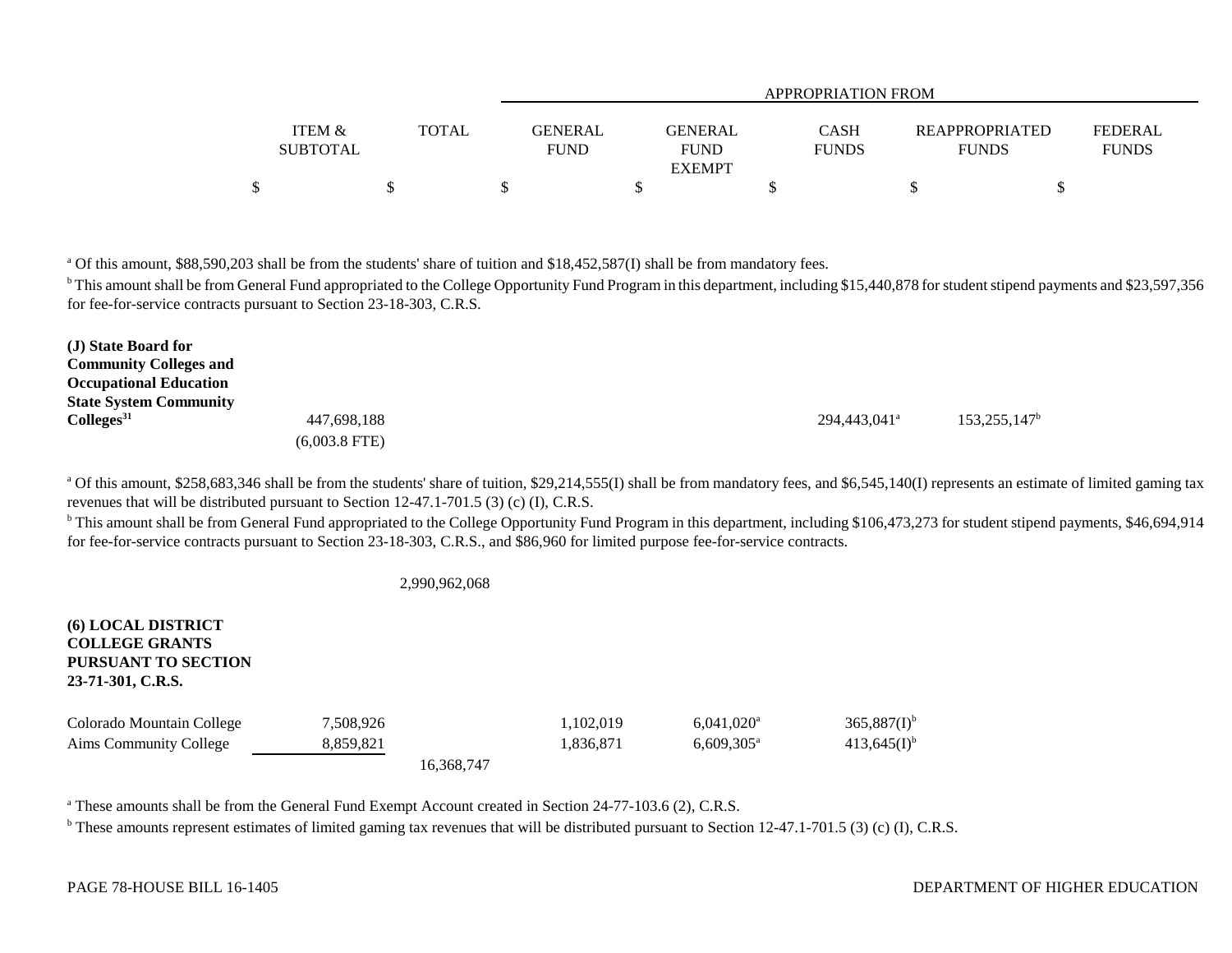|                                                                                                                                                                                                                                                                             |                                      |              |                               |                                                | APPROPRIATION FROM   |                                       |                                |
|-----------------------------------------------------------------------------------------------------------------------------------------------------------------------------------------------------------------------------------------------------------------------------|--------------------------------------|--------------|-------------------------------|------------------------------------------------|----------------------|---------------------------------------|--------------------------------|
|                                                                                                                                                                                                                                                                             | <b>ITEM &amp;</b><br><b>SUBTOTAL</b> | <b>TOTAL</b> | <b>GENERAL</b><br><b>FUND</b> | <b>GENERAL</b><br><b>FUND</b><br><b>EXEMPT</b> | CASH<br><b>FUNDS</b> | <b>REAPPROPRIATED</b><br><b>FUNDS</b> | <b>FEDERAL</b><br><b>FUNDS</b> |
|                                                                                                                                                                                                                                                                             | $\$$                                 | $\$$         | \$                            | \$                                             | $\$$                 | \$<br>$\$$                            |                                |
|                                                                                                                                                                                                                                                                             |                                      |              |                               |                                                |                      |                                       |                                |
| (7) DIVISION OF OCCUPATIONAL EDUCATION                                                                                                                                                                                                                                      |                                      |              |                               |                                                |                      |                                       |                                |
| (A) Administrative Costs                                                                                                                                                                                                                                                    | 900,000<br>$(9.0$ FTE)               |              |                               |                                                |                      | $900,000$ <sup>a</sup>                |                                |
| <sup>a</sup> This amount shall be from statewide indirect cost recoveries.                                                                                                                                                                                                  |                                      |              |                               |                                                |                      |                                       |                                |
| (B) Distribution of State<br><b>Assistance for Career and</b><br><b>Technical Education</b><br>pursuant to Section                                                                                                                                                          |                                      |              |                               |                                                |                      |                                       |                                |
| 23-8-102. C.R.S.                                                                                                                                                                                                                                                            | 25,639,363                           |              |                               |                                                |                      | 25,639,363 <sup>a</sup>               |                                |
| a This amount shall be transferred from the Department of Education from the Transfer to the Department of Higher Education for Distribution of State Assistance for Career and<br>Technical Education line item appropriation in the Assistance to Public Schools section. |                                      |              |                               |                                                |                      |                                       |                                |
| (C) Area Technical<br><b>Colleges</b>                                                                                                                                                                                                                                       | 9,971,721                            |              | 1,879,876                     | 8,091,845 <sup>a</sup>                         |                      |                                       |                                |
| <sup>a</sup> This amount shall be from the General Fund Exempt Account created in Section 24-77-103.6 (2), C.R.S.                                                                                                                                                           |                                      |              |                               |                                                |                      |                                       |                                |
| (D) Sponsored Programs                                                                                                                                                                                                                                                      |                                      |              |                               |                                                |                      |                                       |                                |
| (1) Administration                                                                                                                                                                                                                                                          | 2,220,227                            |              |                               |                                                |                      |                                       |                                |
| (2) Programs                                                                                                                                                                                                                                                                | $(23.0$ FTE)<br>13,353,751           |              |                               |                                                |                      |                                       |                                |
|                                                                                                                                                                                                                                                                             | 15,573,978                           |              |                               |                                                |                      |                                       | 15,573,978(I)                  |
| (E) Colorado First<br><b>Customized Job Training</b>                                                                                                                                                                                                                        | 4,500,000                            |              |                               |                                                |                      | $4,500,000$ <sup>a</sup>              |                                |
|                                                                                                                                                                                                                                                                             |                                      |              |                               |                                                |                      |                                       |                                |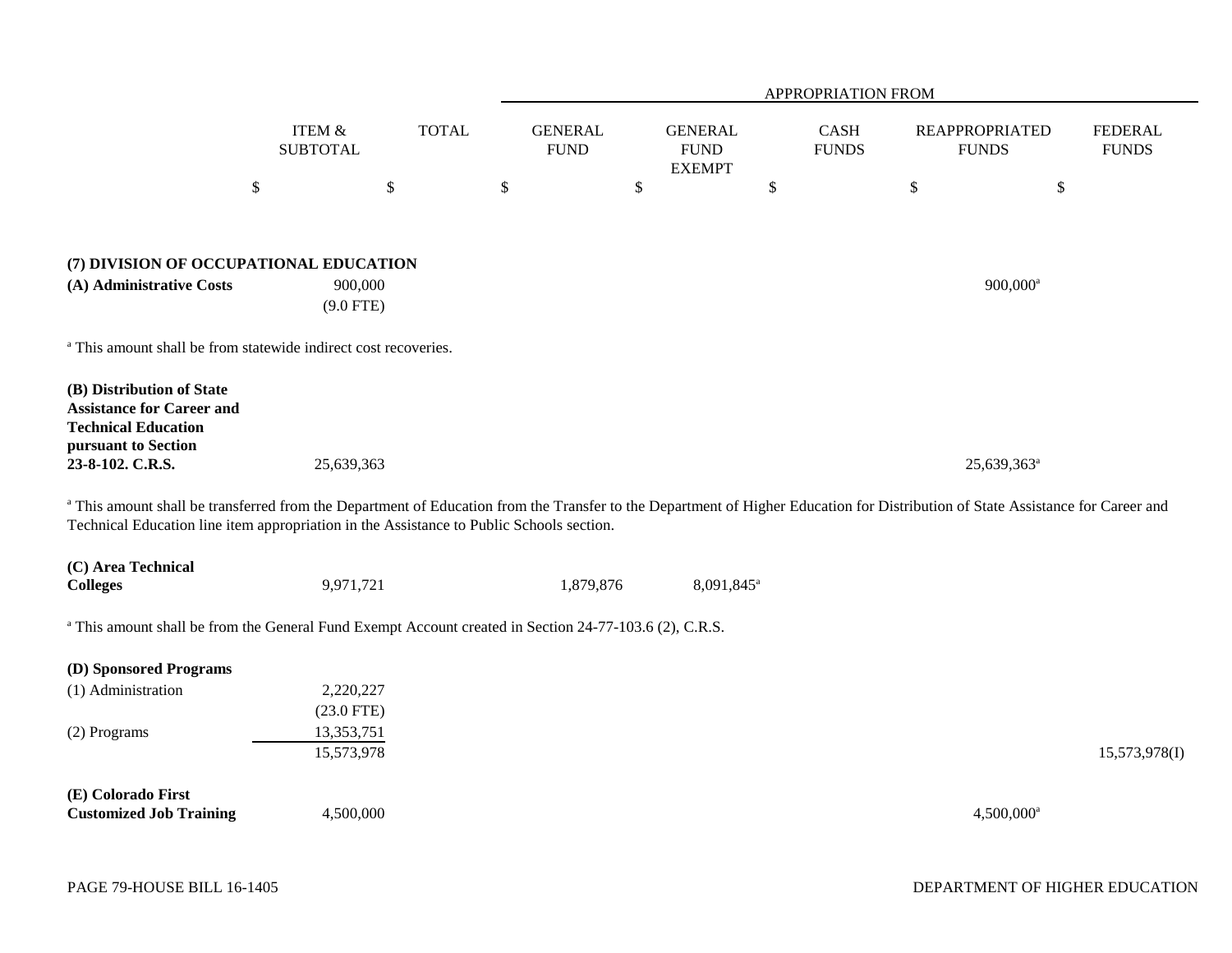|                |                                                                                            |              | <b>APPROPRIATION FROM</b>     |                                                |    |                             |                                                                                                                                                                                             |                                |  |  |
|----------------|--------------------------------------------------------------------------------------------|--------------|-------------------------------|------------------------------------------------|----|-----------------------------|---------------------------------------------------------------------------------------------------------------------------------------------------------------------------------------------|--------------------------------|--|--|
|                | <b>ITEM &amp;</b><br><b>SUBTOTAL</b>                                                       | <b>TOTAL</b> | <b>GENERAL</b><br><b>FUND</b> | <b>GENERAL</b><br><b>FUND</b><br><b>EXEMPT</b> |    | <b>CASH</b><br><b>FUNDS</b> | <b>REAPPROPRIATED</b><br><b>FUNDS</b>                                                                                                                                                       | <b>FEDERAL</b><br><b>FUNDS</b> |  |  |
|                | \$                                                                                         | \$           | \$                            | \$                                             | J. |                             | \$<br>\$                                                                                                                                                                                    |                                |  |  |
|                | item appropriation in the Economic Development Programs section.                           | 56,585,062   |                               |                                                |    |                             | <sup>a</sup> This amount shall be transferred from the Department of the Governor - Lieutenant Governor - State Planning and Budgeting from the Colorado First Customized Job Training line |                                |  |  |
|                | (8) AURARIA HIGHER EDUCATION CENTER                                                        |              |                               |                                                |    |                             |                                                                                                                                                                                             |                                |  |  |
| Administration |                                                                                            | 20,276,580   |                               |                                                |    |                             | 20,276,580 <sup>a</sup>                                                                                                                                                                     |                                |  |  |
|                |                                                                                            |              |                               |                                                |    |                             | $(190.6$ FTE)                                                                                                                                                                               |                                |  |  |
|                | the Trustees of Metropolitan State College, and the Regents of the University of Colorado. |              |                               |                                                |    |                             | This amount shall be from the appropriations to the Governing Boards in the Department of Higher Education for the State Board of Community Colleges and Occupational Education,            |                                |  |  |

| (9) HISTORY COLORADO |  |
|----------------------|--|
|----------------------|--|

|  |  | $(A)$ Central Administration <sup>32</sup> |
|--|--|--------------------------------------------|
|--|--|--------------------------------------------|

| Central Administration       | 1,234,667    | $1,118,325^{\circ}$    | 116,342(I) |
|------------------------------|--------------|------------------------|------------|
|                              | $(12.0$ FTE) |                        |            |
| <b>Facilities Management</b> | 1,833,925    | 1,833,925 <sup>a</sup> |            |
|                              | (7.5 FTE)    |                        |            |
| Lease Purchase of Colorado   |              |                        |            |
| <b>History Museum</b>        | 3,121,815    | $3,121,815^b$          |            |
|                              | 6,190,407    |                        |            |

<sup>a</sup> Of these amounts, \$2,802,250 shall be from the Museum and Preservation Operations Account of the State Historical Fund, created in Section 12-47.1-1201(5) (c) (I) (B), C.R.S., and \$150,000 shall be from the Enterprise Services Cash Fund created in Section 24-80-209 (2), C.R.S. Amounts in the Museum and Preservation Operations Account are from limited gaming revenues deposited in the State Historical Fund pursuant to Section 9 (5) (b) (II) of Article XVIII of the State Constitution and allocated pursuant to Section 12-47.1-1201 (5) (c), C.R.S.  $b$  This amount shall be from the Museum and Preservation Operations Account of the State Historical Fund, created in Section 12-47.1-1201(5) (c) (I) (B), C.R.S. Amounts in this account are from limited gaming revenues deposited in the State Historical Fund pursuant to Section 9 (5) (b) (II) of Article XVIII of the State Constitution and allocated pursuant to Section 12-47.1-1201 (5) (c), C.R.S.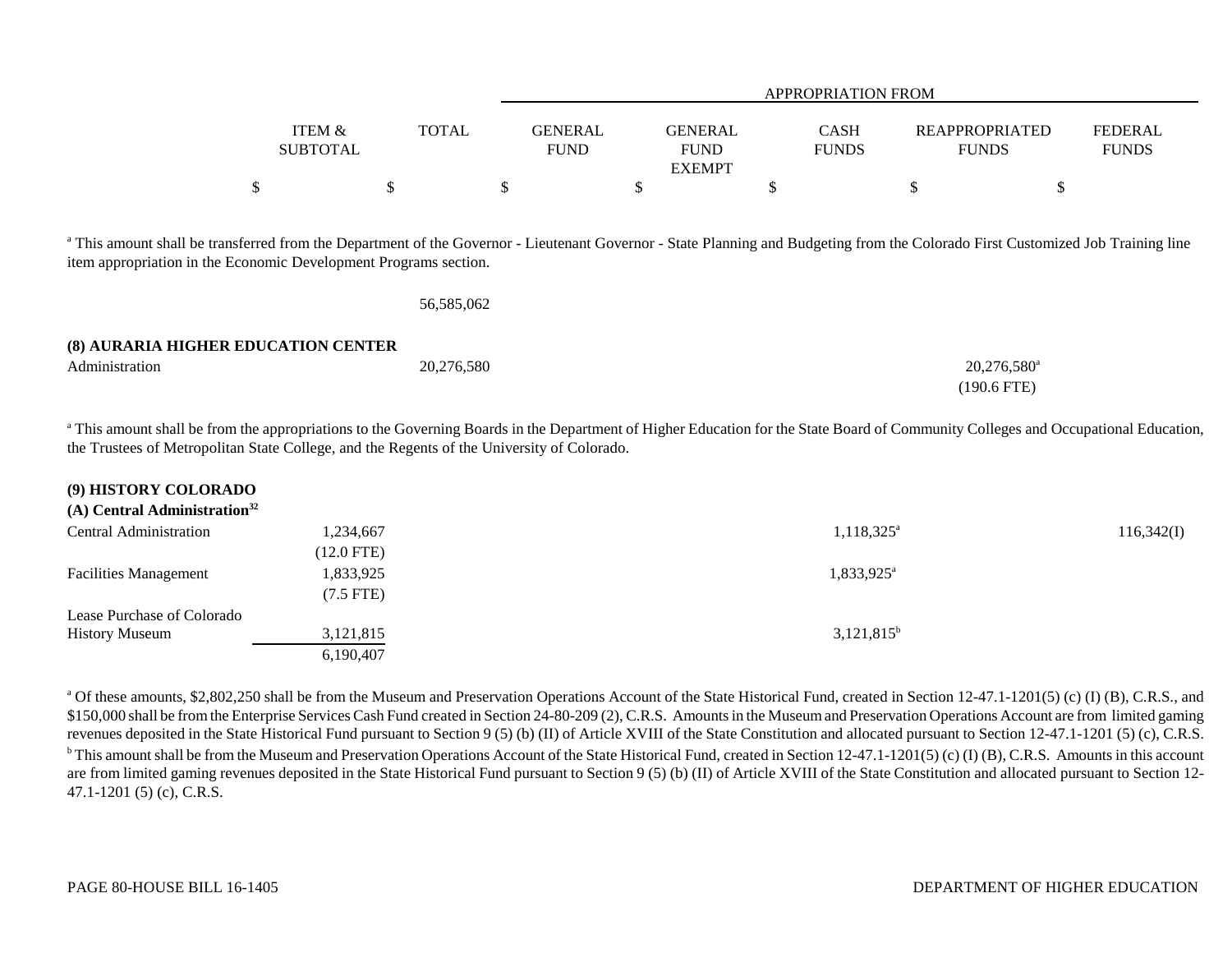|                                            |              |                 |              | <b>APPROPRIATION FROM</b> |                               |    |                                                |    |                             |    |                                       |                                |
|--------------------------------------------|--------------|-----------------|--------------|---------------------------|-------------------------------|----|------------------------------------------------|----|-----------------------------|----|---------------------------------------|--------------------------------|
|                                            | ITEM &       | <b>SUBTOTAL</b> | <b>TOTAL</b> |                           | <b>GENERAL</b><br><b>FUND</b> |    | <b>GENERAL</b><br><b>FUND</b><br><b>EXEMPT</b> |    | <b>CASH</b><br><b>FUNDS</b> |    | <b>REAPPROPRIATED</b><br><b>FUNDS</b> | <b>FEDERAL</b><br><b>FUNDS</b> |
|                                            | \$           | \$              |              | \$                        |                               | \$ |                                                | \$ |                             | \$ | \$                                    |                                |
| (B) History Colorado Museums <sup>32</sup> |              |                 |              |                           |                               |    |                                                |    |                             |    |                                       |                                |
| History Colorado Center                    | 4,711,859    |                 |              |                           |                               |    |                                                |    | $4,637,882$ <sup>a</sup>    |    |                                       | 73,977(I)                      |
|                                            | $(56.4$ FTE) |                 |              |                           |                               |    |                                                |    |                             |    |                                       |                                |
| <b>Community Museums</b>                   | 1,205,725    |                 |              |                           |                               |    |                                                |    | $1,205,725^b$               |    |                                       |                                |
|                                            | $(14.5$ FTE) |                 |              |                           |                               |    |                                                |    |                             |    |                                       |                                |
|                                            | 5,917,584    |                 |              |                           |                               |    |                                                |    |                             |    |                                       |                                |

<sup>a</sup> Of this amount, \$3,387,464 shall be from the Enterprise Services Fund created in Section 24-80-209 (2), C.R.S., and \$1,250,418 shall be from the Museum and Preservation Operations Account of the State Historical Fund, created in Section 12-47.1-1201(5) (c) (I) (B), C.R.S. Amounts in this account are from limited gaming revenues deposited in the State Historical Fund pursuant to Section 9 (5) (b) (II) of Article XVIII of the State Constitution and allocated pursuant to Section 12-47.1-1201 (5) (c), C.R.S.

 $b$  Of this amount, \$847,000 shall be from the Enterprise Services Cash Fund created in Section 24-80-209 (2), C.R.S., and \$358,725 shall be from the Museum and Preservation Operations Account of the State Historical Fund, created in Section 12-47.1-1201(5) (c) (I) (B), C.R.S. Amounts in this account are from limited gaming revenues deposited in the State Historical Fund pursuant to Section 9 (5) (b) (II) of Article XVIII of the State Constitution and allocated pursuant to Section 12-47.1-1201 (5) (c), C.R.S.

| (C) Office of Archeology                |              |                      |            |
|-----------------------------------------|--------------|----------------------|------------|
| and Historic Preservation <sup>32</sup> | 1,628,251    | 844.120 <sup>a</sup> | 784,131(I) |
|                                         | $(23.0$ FTE) |                      |            |

a Of this amount, \$784,120 shall be from the Museum and Preservation Operations Account of the State Historical Fund, created in Section 12-47.1-1201(5) (c) (I) (B), C.R.S. and \$60,000 shall be from the Enterprise Services Cash Fund created in Section 24-80-209 (2), C.R.S. Amounts in the Museum and Preservation Operations Account are from limited gaming revenues deposited in the State Historical Fund pursuant to Section 9 (5) (b) (II) of Article XVIII of the State Constitution and allocated pursuant to Section 12-47.1-1201 (5) (c), C.R.S.

| (D) State Historical Fund<br>Program |              |                     |
|--------------------------------------|--------------|---------------------|
| Administration <sup>33</sup>         | 1,703,303    | $1,703,303^{\circ}$ |
|                                      | $(18.0$ FTE) |                     |
| <b>Statewide Preservation</b>        |              |                     |
| Grants <sup>33</sup>                 | 7,900,000    | $7,900,000(I)^a$    |
| <b>Gaming Cities Distributions</b>   | 5,000,000    | $5,000,000(I)^{b}$  |
|                                      | 14,603,303   |                     |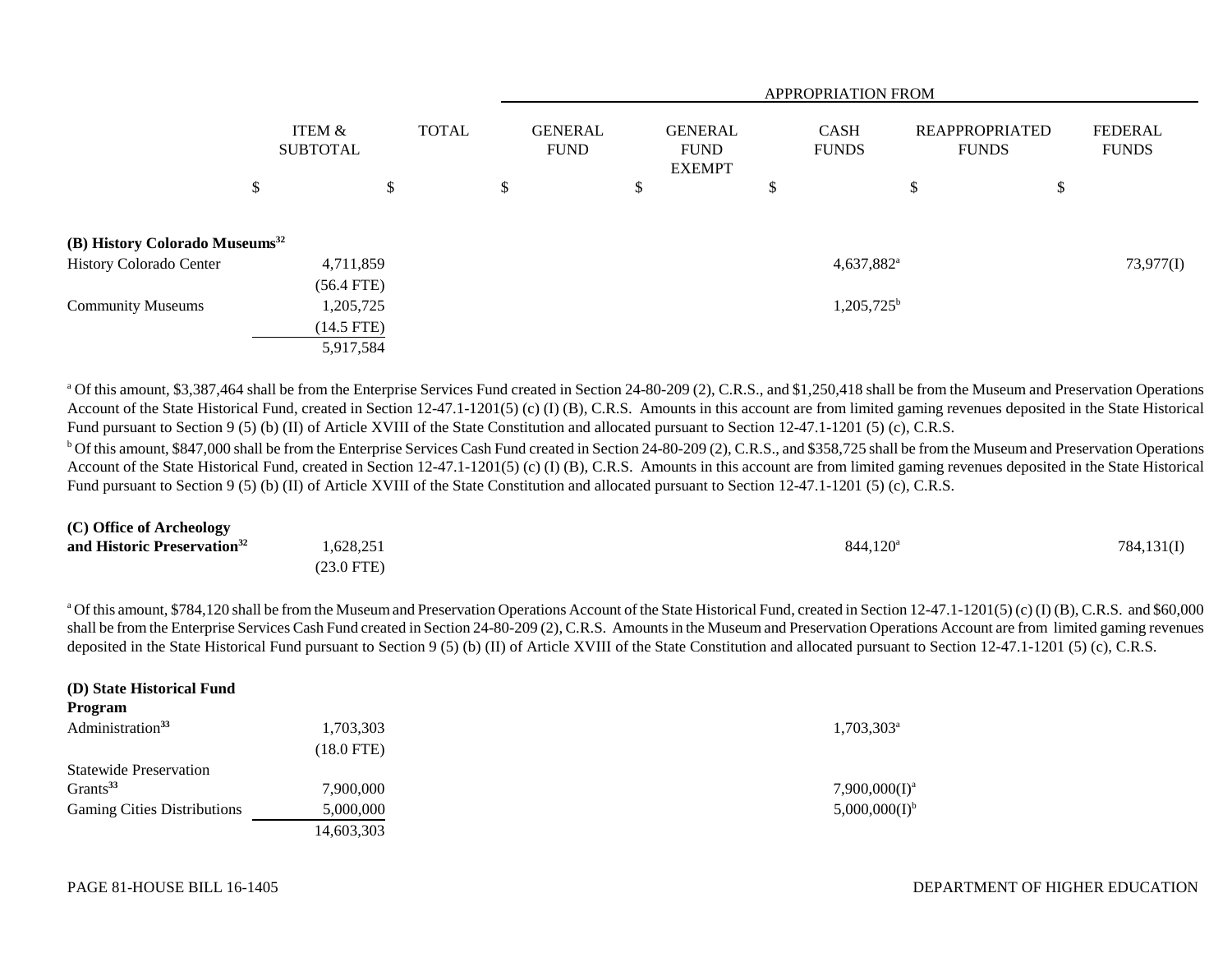|                                      |       |                        | APPROPRIATION FROM            |                      |                                       |                         |  |  |  |  |  |
|--------------------------------------|-------|------------------------|-------------------------------|----------------------|---------------------------------------|-------------------------|--|--|--|--|--|
| <b>ITEM &amp;</b><br><b>SUBTOTAL</b> | TOTAL | GENERAL<br><b>FUND</b> | <b>GENERAL</b><br><b>FUND</b> | CASH<br><b>FUNDS</b> | <b>REAPPROPRIATED</b><br><b>FUNDS</b> | FEDERAL<br><b>FUNDS</b> |  |  |  |  |  |
| ሶ                                    |       |                        | <b>EXEMPT</b>                 |                      |                                       |                         |  |  |  |  |  |

<sup>a</sup> These amounts shall be from the Preservation Grant Program Account of the State Historical Fund, created in Section 12-47.1-1201 (5) (c) (I) (A), C.R.S. Amounts in this account are from limited gaming revenues deposited in the State Historical Fund pursuant to Section 9 (5) (b) (II) of Article XVIII of the State Constitution and allocated pursuant to Section 12-47.1-1201 (5) (c), C.R.S.

<sup>b</sup> This amount shall be from Limited Gaming Revenues deposited in the State Historical Fund created in Section 9 (5) (b) (II) of Article XVIII of the State Constitution and reflects an estimate of the 20 percent share of State Historical Fund revenues to be used for the preservation and restoration of the cities of Central, Black Hawk, and Cripple Creek pursuant to Section 9 (5) (b) (III) of Article XVIII of the State Constitution.

| (E) Cumbres and Toltec<br>Railroad Commission <sup>34</sup> | 2.050.000 | 1.295.000                                                                                                                                                         | $755,000(1)^a$ |
|-------------------------------------------------------------|-----------|-------------------------------------------------------------------------------------------------------------------------------------------------------------------|----------------|
|                                                             |           | <sup>a</sup> Of this amount, \$735,000 shall be from the State of New Mexico and \$20,000 shall be from Cumbres and Toltec Scenic Railroad Commission cash funds. |                |

|                                             | 30,389,545      |                           |                  |                          |                             |                       |
|---------------------------------------------|-----------------|---------------------------|------------------|--------------------------|-----------------------------|-----------------------|
| <b>TOTALS PART VI</b><br>(HIGHER EDUCATION) | \$4,061,311,383 | \$56.643.621 <sup>a</sup> | $$813,700,000^b$ | $$2,453,407,936^{\circ}$ | $$715,047,309$ <sup>d</sup> | $$22,512,517^{\circ}$ |

<sup>a</sup> Of this amount, \$19,374,501 is excluded from the calculation of the required General Fund reserve, pursuant to Section 24-75-201.1 (2) (b), C.R.S.

<sup>b</sup> This amount shall be from the General Fund Exempt Account created in Section 24-77-103.6 (2), C.R.S.

 $\degree$  Of this amount, \$400,130,169 contains an (I) notation.

 $d$  Of this amount, \$50,592 contains an (I) notation.

e This amount contains an (I) notation.

**FOOTNOTES** -- The following statements are referenced to the numbered footnotes throughout section 2.

20 Department of Higher Education, Colorado Commission on Higher Education, Special Purpose, Tuition/Enrollment Contingency -- The Colorado Commission on Higher Education may transfer spending authority from this line item to the Governing Boards in the event that tuition revenues increase beyond appropriated levels. The spending authority for this line item is in addition to the funds appropriated directly to the Governing Boards. It is the intent of the General Assembly that the Colorado Commission on Higher Education not authorize transfers of spending authority from this line item to support tuition increases.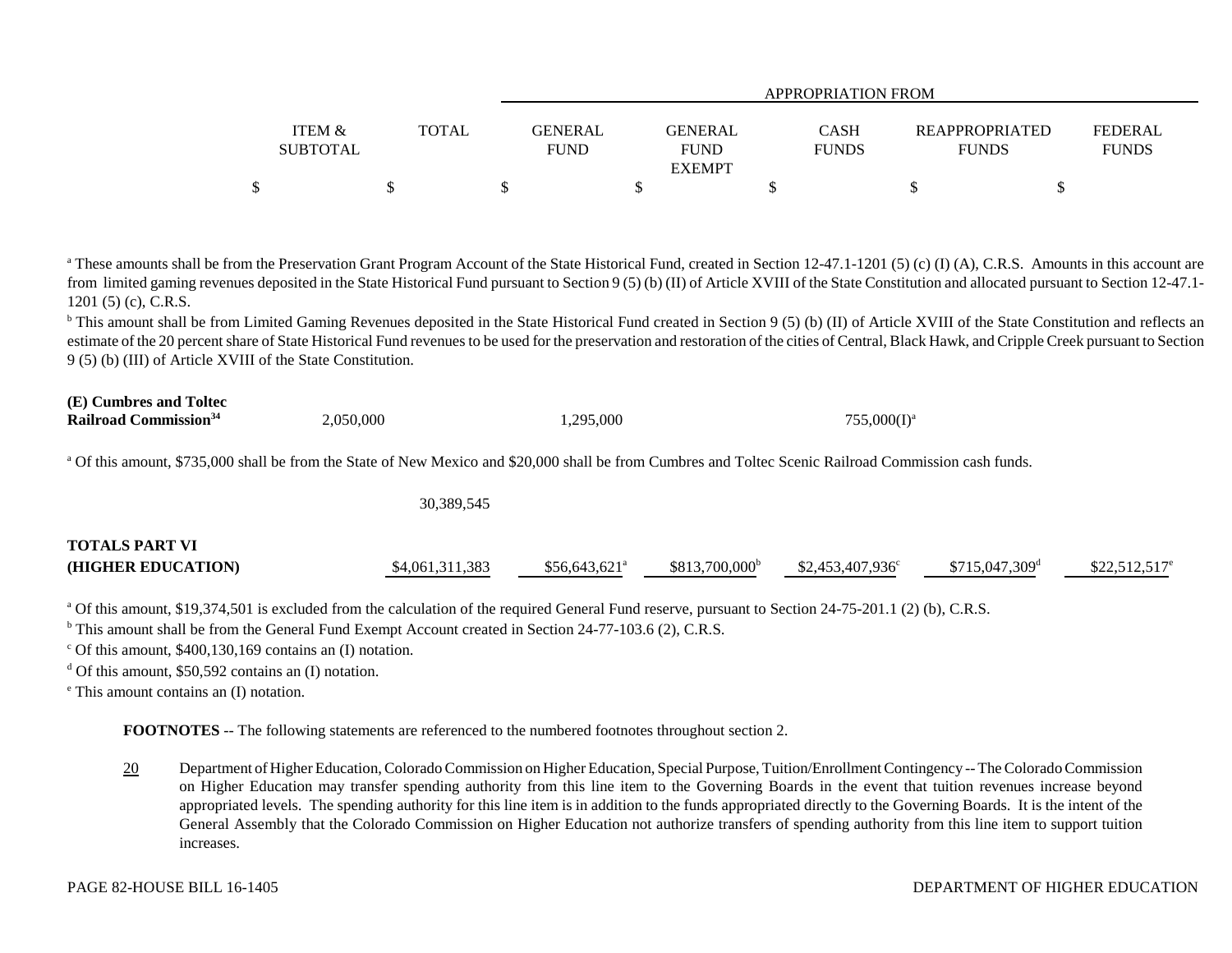|                   |              | APPROPRIATION FROM |                |              |                       |                |  |
|-------------------|--------------|--------------------|----------------|--------------|-----------------------|----------------|--|
|                   |              |                    |                |              |                       |                |  |
| <b>ITEM &amp;</b> | <b>TOTAL</b> | <b>GENERAL</b>     | <b>GENERAL</b> | CASH         | <b>REAPPROPRIATED</b> | <b>FEDERAL</b> |  |
| <b>SUBTOTAL</b>   |              | <b>FUND</b>        | <b>FUND</b>    | <b>FUNDS</b> | <b>FUNDS</b>          | <b>FUNDS</b>   |  |
|                   |              |                    | <b>EXEMPT</b>  |              |                       |                |  |
|                   |              |                    |                |              |                       |                |  |

- 21 Department of Higher Education, Colorado Commission on Higher Education Financial Aid, Work Study The Colorado Commission on Higher Education may roll forward up to two percent of the Work Study appropriation to the next fiscal year.
- 22 Department of Higher Education, Governing Boards, Trustees of Adams State University -- The amount in this line item is calculated based on the assumption that no undergraduate student with in-state classification will pay more tuition in FY 2016-17 than six percent over what a student would have paid in FY 2015-16 for the same credit hours and course of study. This amount is also calculated based on the assumption that the governing board will increase tuition rates for graduate and nonresident students based on its assessment of market conditions. The General Assembly intends to adjust the amount in this line item through supplemental action during fiscal year 2016-17 based on updated enrollment estimates and tuition rate information.
- 23 Department of Higher Education, Governing Boards, Trustees of Colorado Mesa University -- The amount in this line item is calculated based on the assumption that no undergraduate student with in-state classification will pay more tuition in FY 2016-17 than eight percent over what a student would have paid in FY 2015-16 for the same credit hours and course of study. This amount is also calculated based on the assumption that the governing board will increase tuition rates for graduate and nonresident students based on its assessment of market conditions. The General Assembly intends to adjust the amount in this line item through supplemental action during fiscal year 2016-17 based on updated enrollment estimates and tuition rate information.
- 24 Department of Higher Education, Governing Boards, Trustees of Metropolitan State University of Denver -- The amount in this line item is calculated based on the assumption that no undergraduate student with in-state classification will pay more tuition in FY 2016-17 than nine percent over what a student would have paid in FY 2015-16 for the same credit hours and course of study, except that the increase for students taking more than twelve credit hours per semester will not increase by more than six percent. This amount is also calculated based on the assumption that the governing board will increase tuition rates for graduate and nonresident students based on its assessment of market conditions. The General Assembly intends to adjust the amount in this line item through supplemental action during fiscal year 2016-17 based on updated enrollment estimates and tuition rate information.
- 25 Department of Higher Education, Governing Boards, Trustees of Western State Colorado University -- The amount in this line item is calculated based on the assumption that no undergraduate student with in-state classification will pay more tuition in FY 2016-17 than eight percent over what a student would have paid in FY 2015-16 for the same credit hours and course of study. This amount is also calculated based on the assumption that the governing board will increase tuition rates for graduate and nonresident students based on its assessment of market conditions. The General Assembly intends to adjust the amount in this line item through supplemental action during fiscal year 2016-17 based on updated enrollment estimates and tuition rate information.
- 26 Department of Higher Education, Governing Boards, Board of Governors of the Colorado State University System -- The amount in this line item is calculated based on the assumption that no undergraduate student with in-state classification will pay more tuition in FY 2016-17 than six percent over what a student would have paid in FY 2015-16 for the same credit hours and course of study, except that the increase for some students at Colorado State University at Pueblo is assumed to exceed this due to an anticipated change to a linear tuition structure for students taking between twelve and eighteen credit hours. This amount is also calculated based on the assumption that the governing board will increase tuition rates for graduate and nonresident students based on its assessment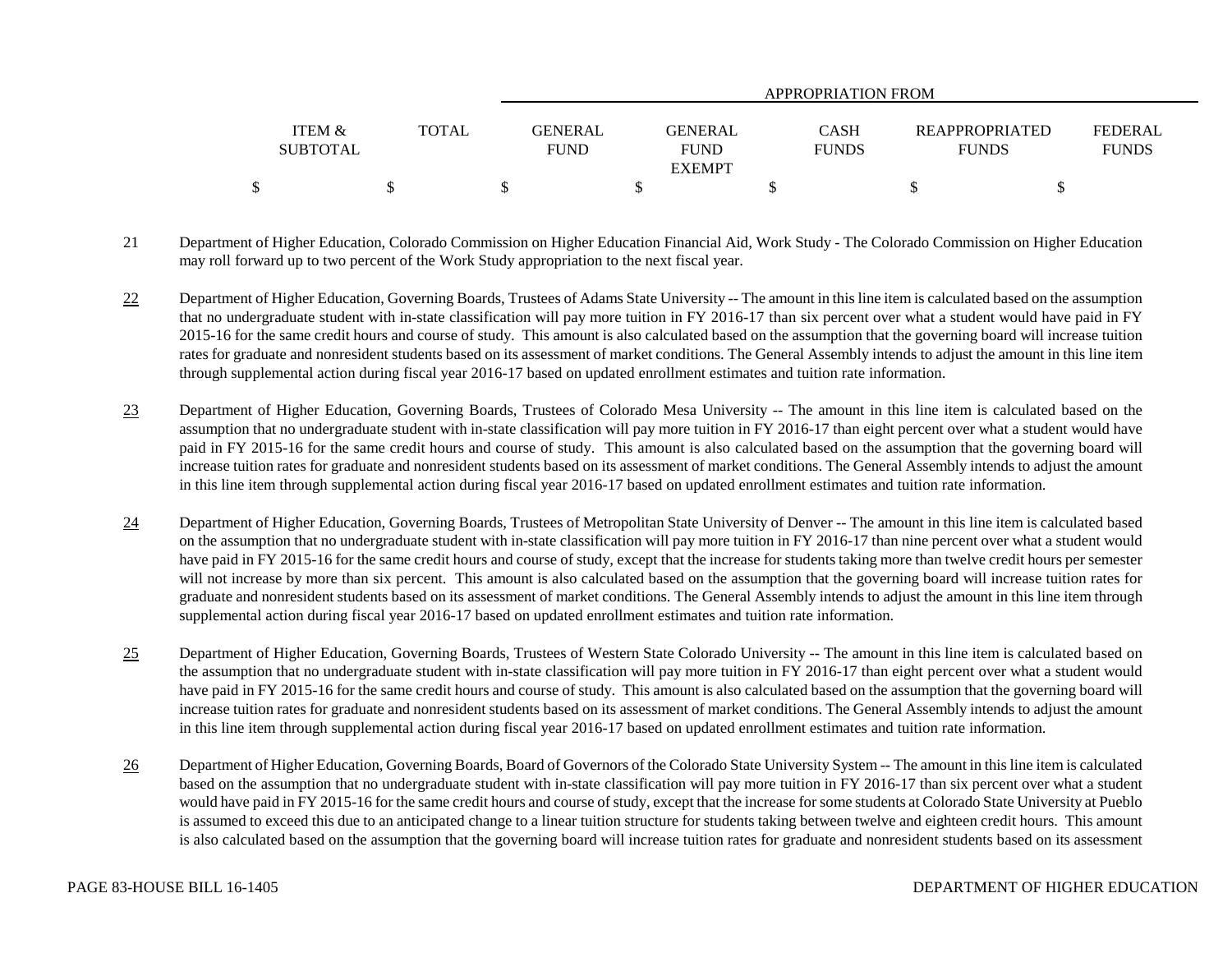|                   |              |                | APPROPRIATION FROM |              |                       |                |  |  |
|-------------------|--------------|----------------|--------------------|--------------|-----------------------|----------------|--|--|
|                   |              |                |                    |              |                       |                |  |  |
| <b>ITEM &amp;</b> | <b>TOTAL</b> | <b>GENERAL</b> | <b>GENERAL</b>     | CASH         | <b>REAPPROPRIATED</b> | <b>FEDERAL</b> |  |  |
| <b>SUBTOTAL</b>   |              | <b>FUND</b>    | <b>FUND</b>        | <b>FUNDS</b> | <b>FUNDS</b>          | <b>FUNDS</b>   |  |  |
| <b>EXEMPT</b>     |              |                |                    |              |                       |                |  |  |
| \$                |              |                |                    |              |                       |                |  |  |

of market conditions. The General Assembly intends to adjust the amount in this line item through supplemental action during fiscal year 2016-17 based on updated enrollment estimates and tuition rate information.

- 27 Department of Higher Education, Governing Boards, Trustees of Fort Lewis College -- The amount in this line item is calculated based on the assumptions that no undergraduate student with in-state classification will pay more tuition in FY 2016-17 than nine percent over what a student would have paid in FY 2015-16 for the same credit hours and course of study. This amount is also calculated based on the assumption that the governing board will increase tuition rates for nonresident students consistent with the decision of the governing board and will increase tuition rates for graduate students based on its assessment of market conditions. The General Assembly intends to adjust the amount in this line item through supplemental action during fiscal year 2016-17 based on updated enrollment estimates and tuition rate information.
- 28 Department of Higher Education, Governing Boards, Regents of the University of Colorado -- The amount in this line item is calculated based on the assumption that no undergraduate student with in-state classification will pay more tuition in FY 2016-17 than five percent over what a student would have paid in FY 2015-16 for the same credit hours and course of study, except that: (1) tuition for undergraduate students with in state classification at the University of Colorado Denver who are enrolled in the School of Engineering and Applied Sciences or the Business School is assumed to increase by up to 12.0 percent; and tuition for students enrolled in the College of Nursing at the University of Colorado Health Sciences Center is assumed to increase by up to 5.1 percent . This amount is also calculated based on the assumption that the governing board will increase tuition rates for graduate and nonresident students based on its assessment of market conditions. The General Assembly intends to adjust the amount in this line item through supplemental action during fiscal year 2016-17 based on updated enrollment estimates and tuition rate information.
- 29 Department of Higher Education, Governing Boards, Trustees of the Colorado School of Mines – The cash funds appropriation from tuition in this line item is for informational purposes only. Pursuant to the provisions of 23-41-104.6 (5) (c), C.R.S., the Board of Trustees has authority to establish resident and non-resident tuition rates for the Colorado School of Mines. The amount shown is based on the Colorado School of Mines' February 2016 tuition forecast. The General Assembly intends to adjust the amount in this line item through supplemental action during fiscal year 2016-17 based on updated enrollment estimates and tuition rate information.
- 30 Department of Higher Education, Governing Boards, University of Northern Colorado -- The amount in this line item is calculated based on the assumption that no undergraduate student with in-state classification will pay more tuition in FY 2016-17 than nine percent over what a student would have paid in FY 2015-16 for the same credit hours and course of study. This amount is also calculated based on the assumption that the governing board will increase tuition rates for graduate and nonresident students based on its assessment of market conditions. The General Assembly intends to adjust the amount in this line item through supplemental action during fiscal year 2016-17 based on updated enrollment estimates and tuition rate information.
- 31 Department of Higher Education, Governing Boards, State Board for Community Colleges and Occupational Education State System Community Colleges -- The amount in this line item is calculated based on the assumption that no undergraduate student with in-state classification will pay more tuition in FY